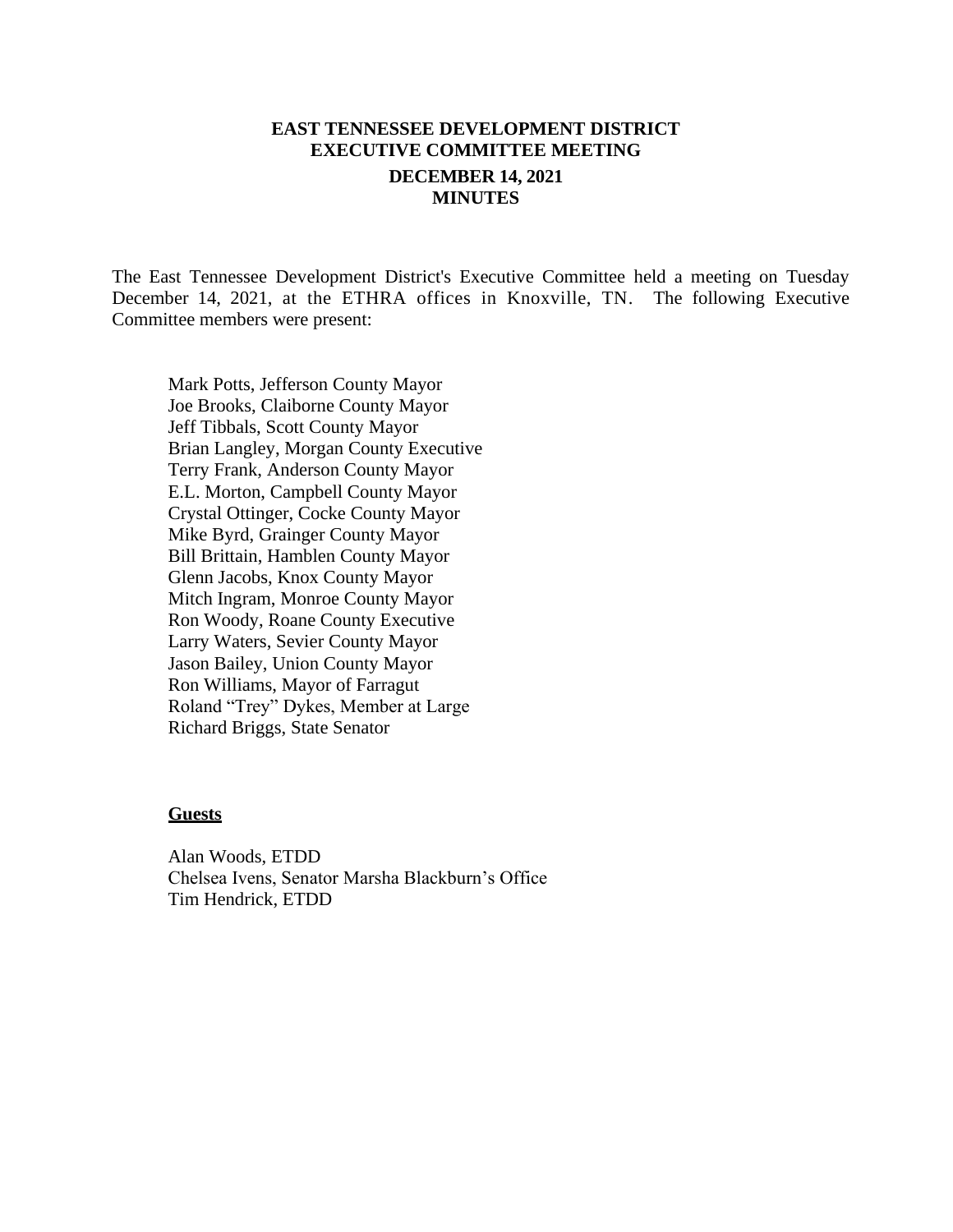# **CALL TO ORDER**

Chairman Mark Potts called the meeting to order.

## **MINUTES**

Chairman Mark Potts presented the minutes of the October 11, 2021, meeting to the Executive Committee for approval. Hamblen County Mayor Bill Brittain made a motion to approve the minutes as presented, it was seconded by Mayor of Farragut Ron Williams, and the minutes were unanimously approved.

#### **TREASURER'S REPORT**

The Treasurer's Report for the months ending September 30, 2021, and October 31, 2021, was presented by Morgan County Executive Brian Langley. Scott County Mayor Jeff Tibbals made the motion to accept the report as presented and it was seconded by Campbell County Mayor E.L. Morton, and it was approved by all.

#### **AUDIT COMMITTEE REPORT**

Chairman Mark Potts reported to the Executive Committee, the FY 2021 audit for the East Tennessee Development District was recommended for approval by the Audit Committee and it now must be considered for adoption by the Executive Committee. Chairman Mark Potts reported it was a clean audit with no findings. A motion is needed for approval.

Hamblen County Mayor Bill Brittain made the motion to accept the Audit Committee's recommendation to approve the FY 2021 Audit Report, and it was seconded by Cocke County Mayor Crystal Ottinger and approved by all.

#### **DIRECTOR'S REPORT**

Rick Yakubic, ETDD Executive Director, gave his director's report:

#### **Bylaws Resolution**

Mr. Yakubic presented the resolution to the ETDD Bylaws to acknowledge officially that the bylaws have been accepted by the Executive Committee during the last meeting on October 11, 2021. Instead of signing the bylaw document itself, we will attach a resolution by this body that the amendments are approved and adopted. Mr. Chairman, we will need a motion to sign the document on behalf of this Executive Committee to acknowledge the adoption of the bylaws and be attached to the bylaws. In the future, revisions to the bylaws will be handled in the same manner.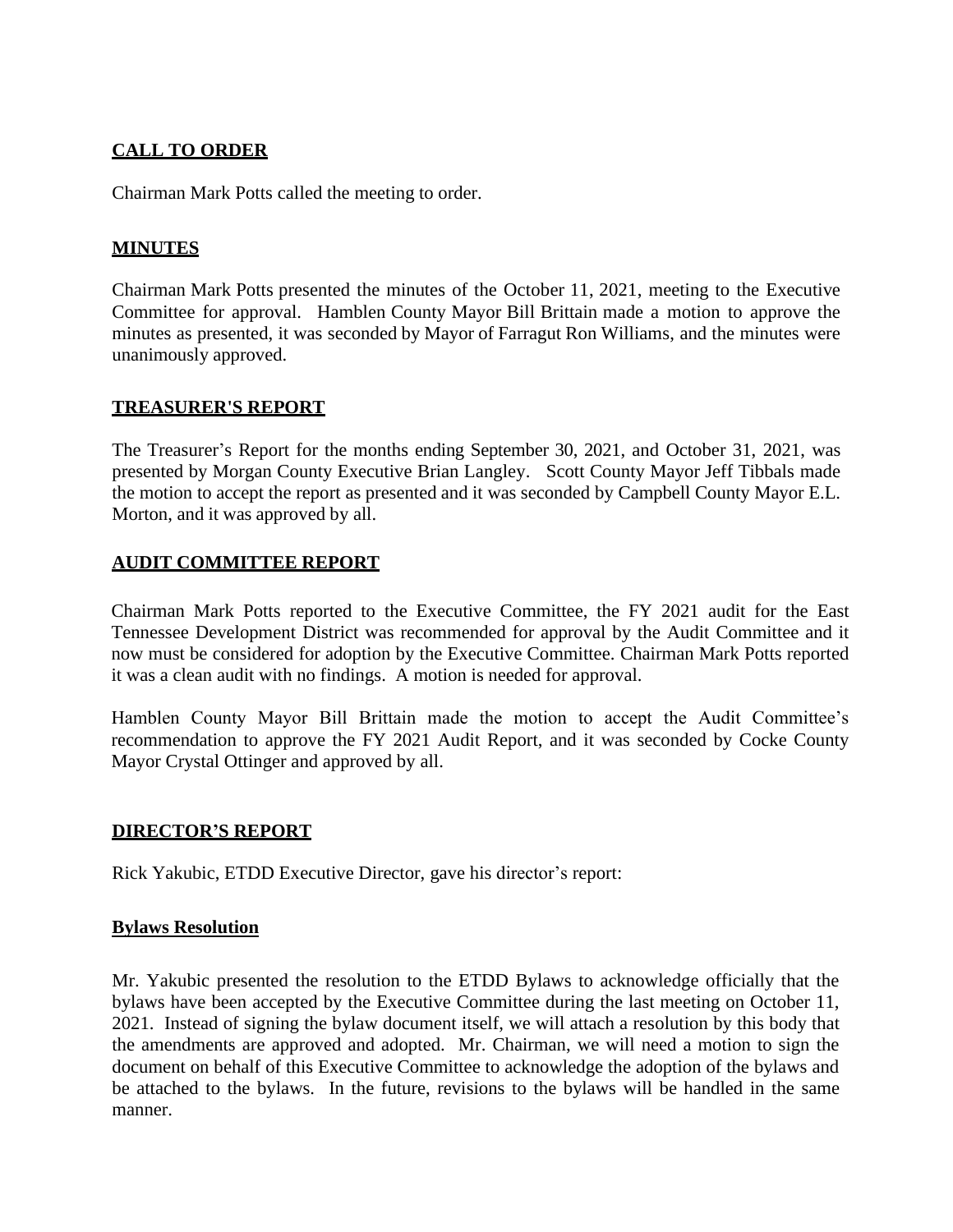Hamblen County Mayor made the motion to accept the Resolution to the Bylaws, and it was seconded by Anderson County Mayor Terry Frank and approved by all.

#### **CEDS Update**

Each year the district prepares the Comprehensive Economic Development Strategy document as a requirement of its planning contract with the Economic Development Administration. We have completed a draft of the 2021-2022 version of the CEDS document. Your packets contain the full CEDS document. This is an EDA requirement, and we receive a planning grant to write and maintain this document. The overall objective of the CEDS is to provide guidance to local leaders so that future investments in economic development projects and programs can best take advantage of regional assets.

In compliance with the program rules, the document was reviewed by our Economic Development / CEDS subcommittee on November 18th and their comments have been incorporated into the document. Mr. Yakubic introduced Tim Hendrick to speak and go over some highlights in the CEDS document and answer any questions.

Mr. Hendrick reviewed the changes and updates with the CEDS document mentioning that most updates focused on rural healthcare, COVID-19 and its impact on mental illness and substance abuse.

Mr. Yakubic asked the Chairman, that the 2021-2022 CEDS was recommended for approval by the Economic Development Committee, and it now must be considered for adoption by the Executive Committee. A motion is needed for approval.

Cocke County Mayor Crystal Ottinger made a motion to adopt the 2021-2022 CEDS document, and it was seconded by Roane County Executive Ron Woody and approved by all.

Mr. Yakubic asked Mr. Hendrick to go over the process for next year's CEDS document.

Mr. Hendrick reported that next year will be a full 5-year re-write. We will be starting earlier in the year in January and plan to hire interns to help with the research. Then have a draft put together by late spring and a solid final draft document to review with the CEDS sub-committee in late summer so we can report it and have it approved by the October Executive Committee meeting. Then submit to EDA in November.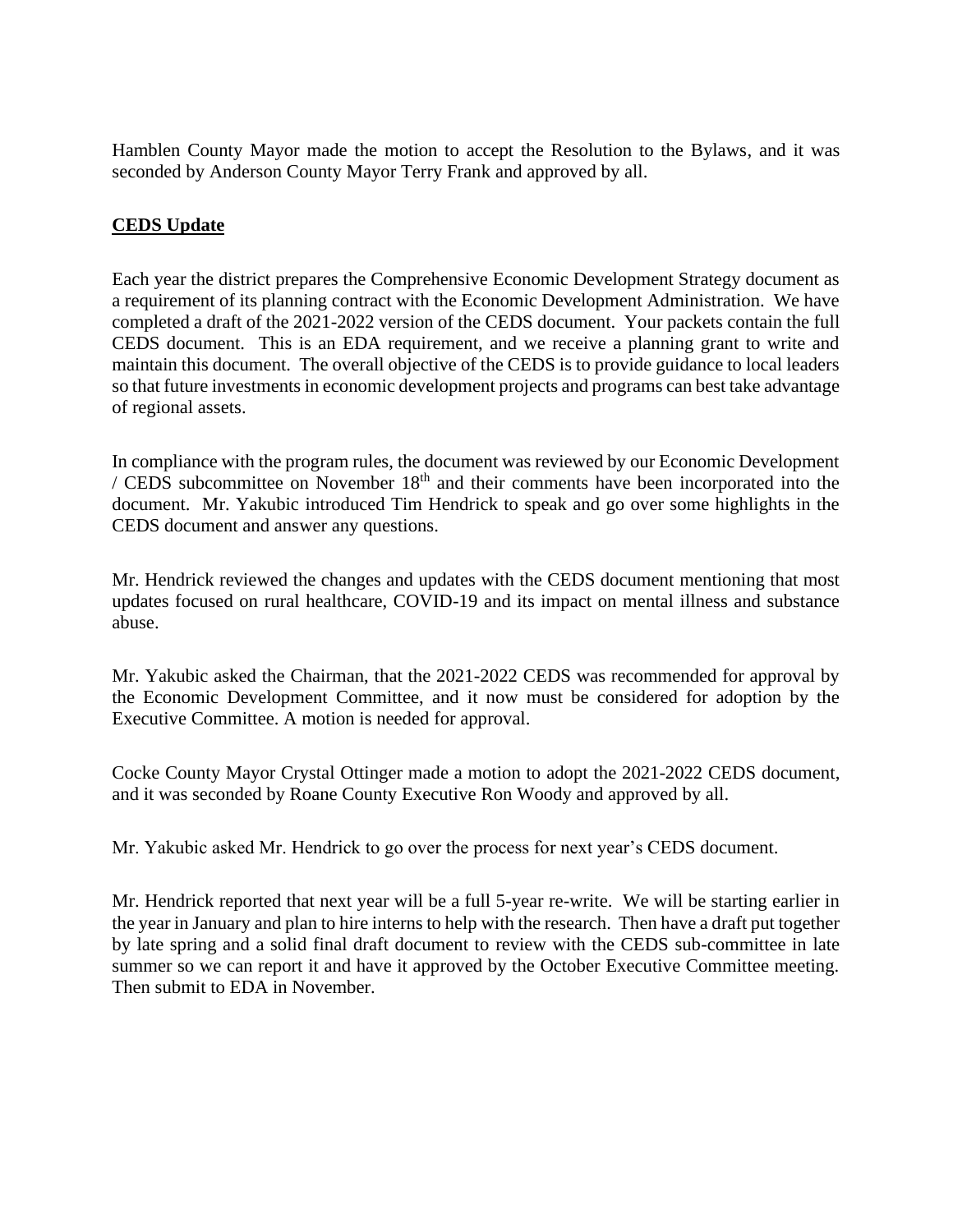# **Grants and Projects Update**

#### **Grants Overview**

Mr. Yakubic reported that in your packets, you have a sheet with the grants update on it. It will show the:

- Upcoming grant opportunities
- Grant applications being prepared
- Applications submitted, waiting approval
- Grants being administered

## **EPA Brownfield Coalitions Grant**

Mr. Yakubic asked Mr. Hendrick to speak about the EPA Brownfield Coalitions Grant.

Mr. Hendrick mentioned that the grant began October  $1<sup>st</sup>$  and since then have hired S&ME to partner as Environmental Consultants, have conducted a kick-off meeting with EPA, conducted kick-off meetings with Scott County and Roane County. He explained the phase 1 ESA for the Armstrong Property in Scott County, and we have submitted generic QAPP to TDEC and EPA for review and approval.

## **RPO Update**

Mr. Yakubic reported that the RPO meetings were held on December  $2<sup>nd</sup>$ . The primary agenda item was prioritization of major transportation projects in the RPO. The list of prioritized projects for each RPO is on the ETDD website.

County wide land use and transportation plans:

- The Grainger County Transportation Plan is complete. Some of the plan recommendations are already being implemented by TDOT, such as a new US 11W (SR 1) and Main Street traffic signal in Bean Station.
- The initial draft of the Scott County Plan is under review by TDOT.
- Work is underway on the Campbell County Plan.
- Input from local officials is key in developing recommendations in these plans.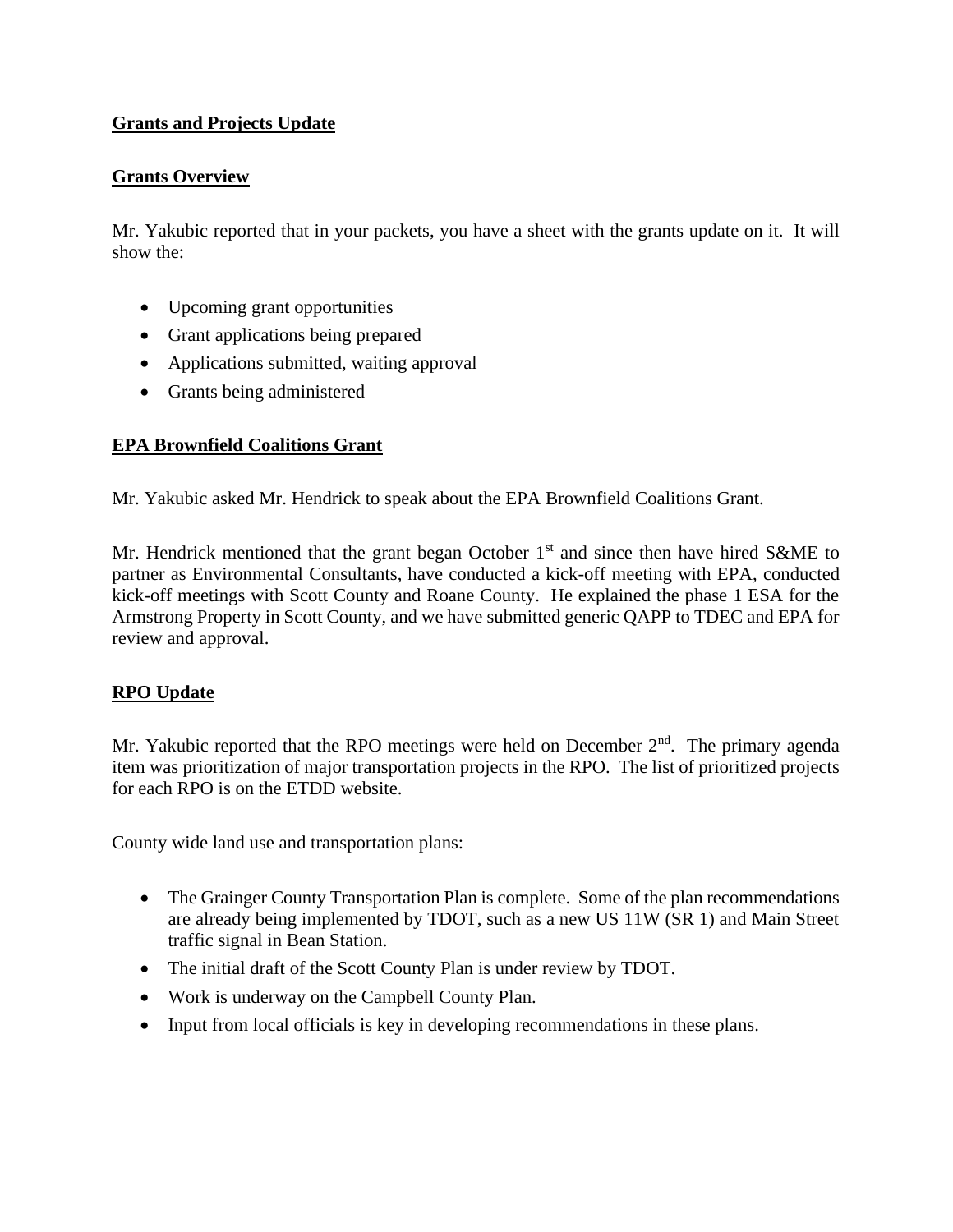#### **BBB Regional Challenge Grant Update**

Mr. Yakubic mentioned that we did not make it to Phase II of the EDA grant process. We have learned a lot through this grant. We have made relationships and partnerships that have not been there before, and we want to continue that. The meeting/workshop will still be held on Thursday and will change it to a half day and ask for feedback on moving forward. We feel now that we need to focus more on the regional vision and what we want for our region. We feel like that there are still components of the proposal that we still want to move forward on.

Joe Hoagland with TVA will be at our next Executive Committee meeting to discuss Broadband. He will discuss where we do not have broadband – maps do not depict the real picture. The state is working on a map, and TVA and ORNL are working together on a map once we know where we are under served in our region. Then we will have a place to start the conversation and make it a regional effort to fill all the voids.

#### **SERDI Assessment**

Mr. Yakubic mentioned that in your packets is a sheet on SERDI and what they can do to improve, develop strategies, and help enhance the local governments, their communities, and the region. The South East Regional Director Institute's Voluntary Assessment Program is a multi-month process of both in and out of region segments. The council consists of 4 members that are retired or semi-retired.

- Electronic survey 30 days prior to the in-person assessment with Board of Directors and other regional leaders and elected officials.
- One on one interviews with key regional leaders that will take only 30 minutes with up to 25 leaders in the community.
- In-region focus group sessions 6 focus group sessions held by the SERDI staff. The focus group will not exceed 1 ½ hours in length.

The cost is \$4500.00 and they can do a session at our retreat. The online surveys can start in March and will have a complete report and final recommendations at our June Executive Committee meeting. Mr. Chairman, we will need a motion to approve this assessment.

Roane County Executive Ron Woody made a motion to approve the assessment, and it was seconded by Claiborne County Mayor Joe Brooks and approved by all.

## **Executive Committee Retreat**

Mr. Yakubic mentioned that in your packets you will find a sheet on Executive Committee Retreat Ideas for those who will be attending. If you haven't emailed that you will be attending and still